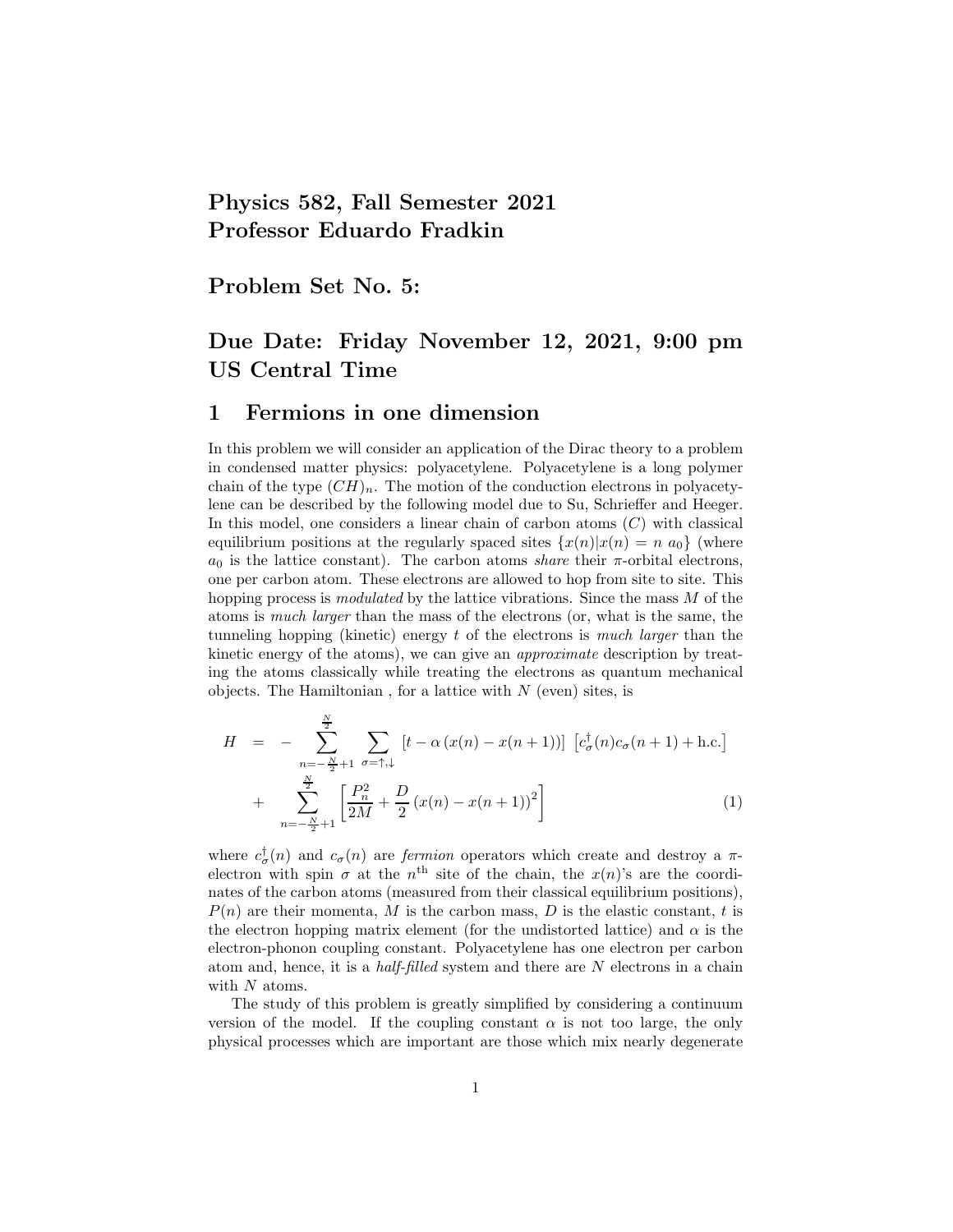states, i.e. the only electronic states that will matter are those within a narrow band of width  $2E_c$  centered at the Fermi energy  $E_F = 0$ . In this limit, the single particle dispersion law becomes  $E(p) \approx v_F(p \pm p_F)$ . These states are right moving electrons ( with  $p \approx p_F$ ) and left moving electrons ( with  $\approx -p_F$ ). Here  $v_F$  is the Fermi velocity. These considerations motivate the following way of writing the electron operators

$$
c_{\sigma}(n) = e^{ip_{F}n} R_{\sigma}(n) + e^{-ip_{F}n} L_{\sigma}(n)
$$
\n(2)

Likewise, since the only processes in which phonons mix electrons near  $\pm p_F$ have momentum  $q \approx 0$  (forward scattering) or  $q \approx 2p_F$  (backward scattering), it is also natural to split the phonon fields into two terms

$$
x(n) = \delta(n) + e^{2ip_F n} \Delta_+(n) + e^{-2ip_F n} \Delta_-(n)
$$
 (3)

where  $p_F = \frac{\pi}{2a_0}$ .

Within this set of approximations, it is natural to write an effective continuum Hamiltonian which only involves the left and right moving fermions and the phonons with  $p \approx \frac{\pi}{a_0}$ . After Fourier transforming back to position space we get

$$
H = \sum_{\sigma = \uparrow, \downarrow} \int dx \, \psi_{\sigma}^{\dagger}(x) \, \left( -i v_F \frac{\partial}{\partial x} \right) \sigma_3 \, \psi_{\sigma}(x) + \int dx \, \left[ \frac{\Pi^2(x)}{8Ma_0^2} + \frac{1}{2} \Delta^2(x) \right] + \sum_{\sigma = \uparrow, \downarrow} \int dx \, \sqrt{2g} \Delta(x) \, \bar{\psi}_{\sigma}(x) \psi_{\sigma}(x) \tag{4}
$$

where the two-component spinor  $\psi_{\sigma}(x)$ 

$$
\psi_{\sigma}(x) \equiv \begin{pmatrix} R_{\sigma}(x) \\ L_{\sigma}(x) \end{pmatrix} \tag{5}
$$

is a Fermi field which represents the right and left moving electrons close to the Fermi energy. They obey the equal-time canonical anticommutation relations

$$
\left\{\psi_{\sigma\alpha}(x),\psi_{\sigma'\alpha'}^{\dagger}(x')\right\} = \delta_{\sigma\sigma'}\delta_{\alpha\alpha'}\delta(x-x')
$$
\n(6)

while all other anticommutators are zero. Here the label  $\alpha = 1$  indicates upper (or right moving) component and  $\alpha = 2$  indicates the lower (or left moving) component. These fields differ from the ones we used above by a factor of  $1/\sqrt{2a_0}$ which gives these fields units of length<sup>-1/2</sup>. The Bose field  $\Delta(x)$  represents lattice vibrations with momentum close to  $2p_F$ . Thus,  $\Delta(x)$  represents small fluctuations around a *staggered* distortion of the position of the atoms,  $\Pi(x)$  is the phonon canonical momentum and  $\Delta$  and  $\Pi$  obey canonical commutation relations

$$
[\Delta(x), \Pi(y)] = i\delta(x - y)
$$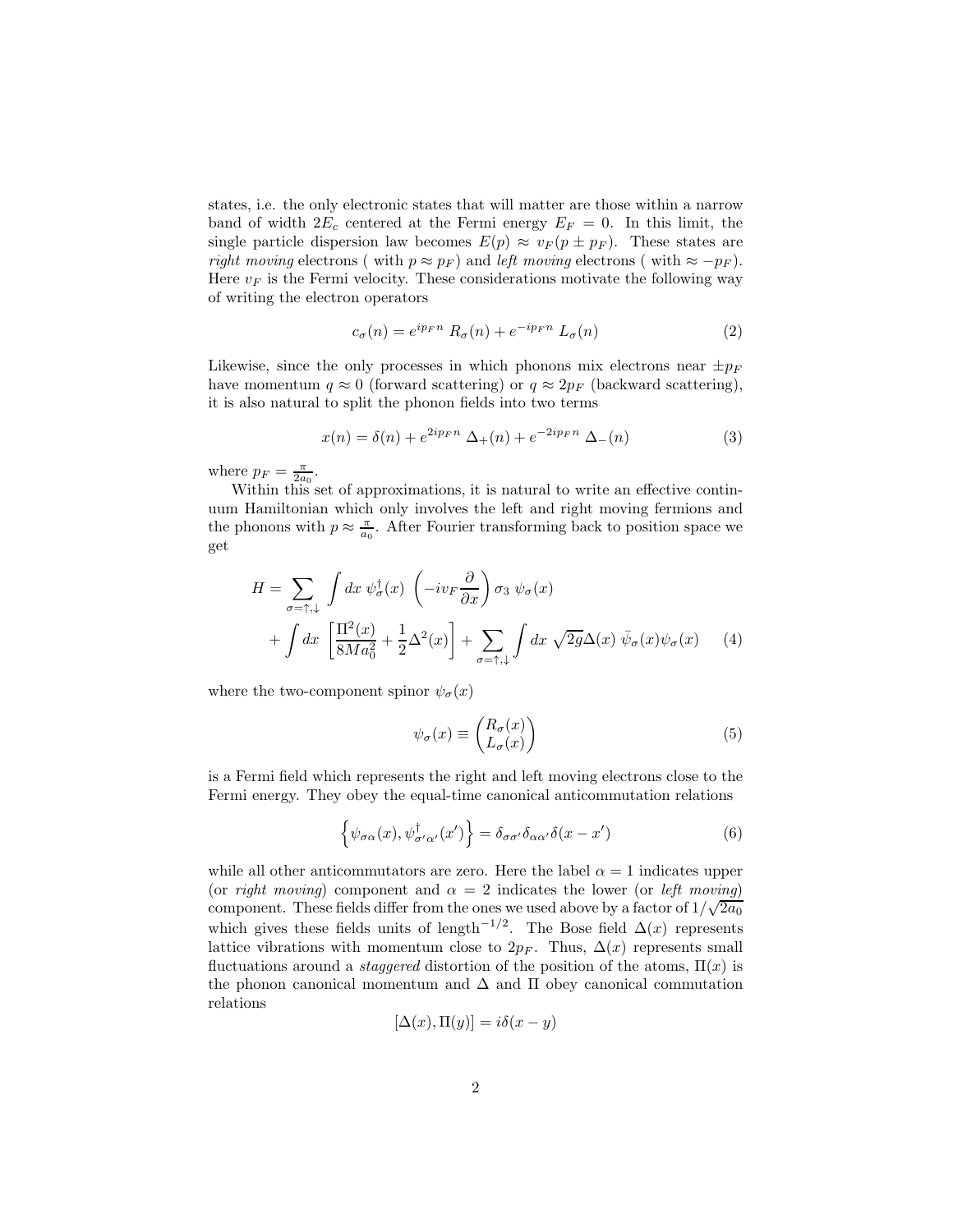The matrix  $\sigma_3$  is the 2 × 2 Pauli matrix  $\begin{pmatrix} 1 & 0 \\ 0 & -1 \end{pmatrix}$  $\begin{matrix}0 & -1\end{matrix}$  Notice that, in this approximation, the electrons are effectively a relativistic Dirac field with "speed of light" equal to the Fermi velocity. It is useful to define a set of  $2 \times 2$  "Dirac" matrices,

$$
\gamma_0 = \sigma_2 = \begin{pmatrix} 0 & -i \\ i & 0 \end{pmatrix}, \quad \gamma_1 = i\sigma_1 = \begin{pmatrix} 0 & i \\ i & 0 \end{pmatrix}, \quad \gamma_5 = \gamma_0 \gamma_1 = \sigma_3
$$

We will also use the notation  $\bar{\psi} = \psi^{\dagger} \gamma_0 = \psi^{\dagger} \sigma_2$ . The new effective electronphonon coupling constant is  $g = \frac{\alpha}{\sqrt{tD}}$ .

1. Consider the limit in which the mass of the carbon atoms is very heavy  $(M \to \infty)$ . In this *adiabatic limit* the phonon kinetic energy term of the effective Hamiltonian of Eq.(2) can be neglected and the phonon coordinates  $\Delta(x)$  become classical variables. Find the ground state vector  $|gnd\rangle$ and energy of the system in this limit by calculating the ( constant) value of  $\Delta$  for which the ground state energy is minimized. You will have to cutoff some of the integrals at a relative momenta  $\pm E_c/p_F$ .

Note: The spontaneous staggered distortion of the lattice is known as dimerization and this phenomenon is called the Peierls Instability.

- 2. Determine the energy spectrum and quantum numbers of the single-particle electronic states in this approximation.
- 3. Show that the continuum Hamiltonian (and the associated Lagrangian) is invariant under the global discrete symmetry transformation

$$
\psi(x) \to \gamma_5 \psi(x), \qquad \Delta(x) \to -\Delta(x) \tag{7}
$$

with  $\gamma_5 = \sigma_3$ . Show that, in terms of the lattice model, this transformation amounts to a shift of all the fields by one lattice site. In that language, the symmetry corresponds to an ambiguity in the way the dimerized structure is placed on the lattice Show that the operator  $\bar{\psi}_{\sigma}(x)\psi_{\sigma}(x)$  is *odd* under the discrete symmetry and, hence, it is an order parameter.

4. Compute the ground state expectation value for the order parameter of the previous section

$$
\sum_{\sigma} \langle \text{gnd} | \bar{\psi}_{\sigma}(x) \psi_{\sigma}(x) | \text{gnd} \rangle \tag{8}
$$

in the  $M \to \infty$  approximation. Show that this order parameter has nonvanishing expectation value *only* is  $\Delta \neq 0$  and establish a connection between both quantities.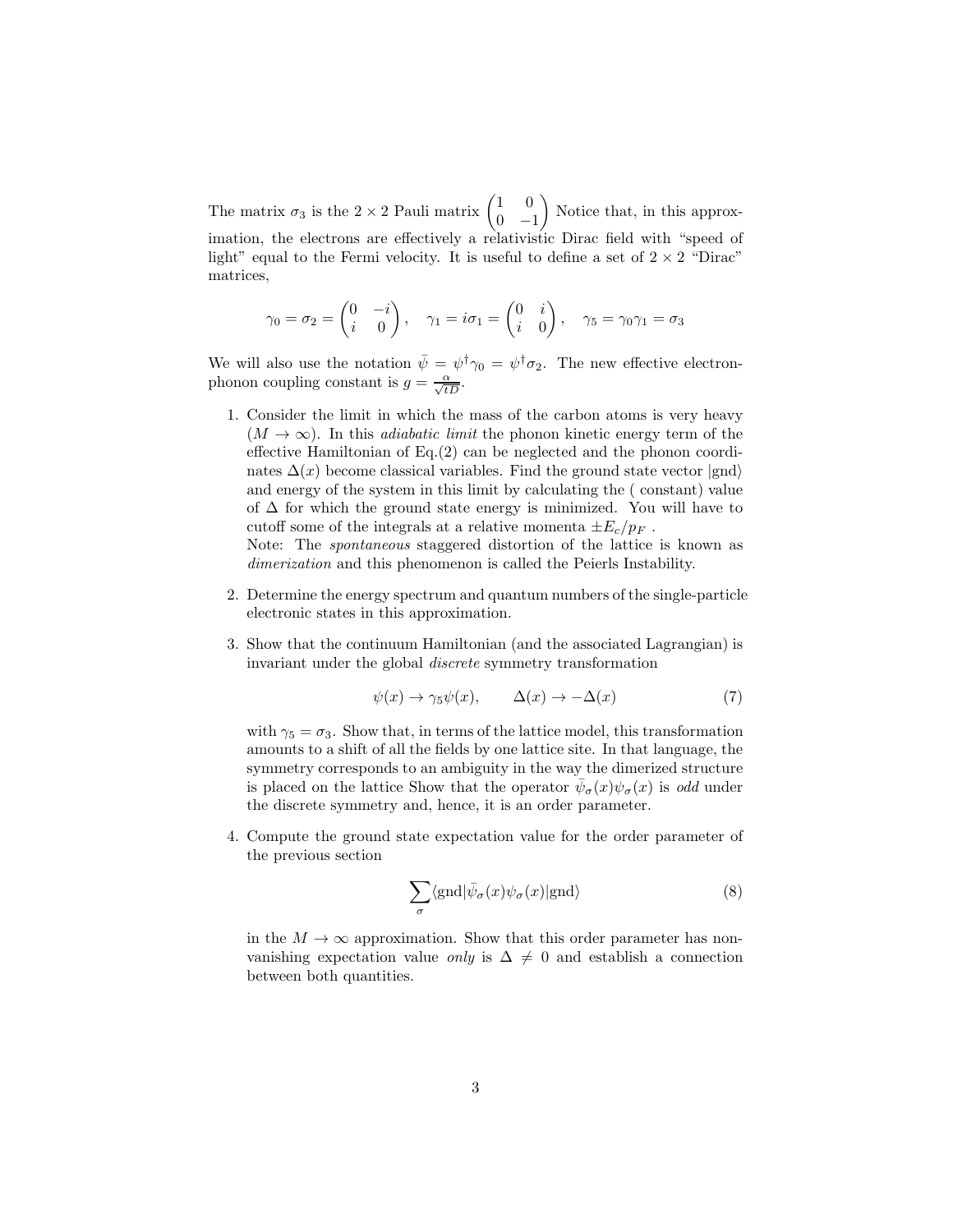## 2 Grassmann Stuff

1. Let a and  $a^*$  be a pair of Grassmann variables. Let  $g(a^*)$  be an "analytic function" of a single Grassmann variable  $a^*$ , i.e.

$$
g(a^*) = g_0 + g_1 a^* \tag{9}
$$

and let  $f(a)$  be another such function. Show that the inner product  $\langle f|g\rangle$ defined by

$$
\langle f|g\rangle = \int da^* da \ e^{-a^*a} f^*(a) g(a^*) \tag{10}
$$

implies that

$$
\langle f|g\rangle = \bar{f}_0 g_0 + \bar{f}_1 g_1 \tag{11}
$$

where  $\bar{x}$  stands for the complex conjugate of  $x$ .

2. Show that

$$
(Af)(a^*) = \int d\alpha^* d\alpha A(a^*, \alpha) f(\alpha^*) e^{-\alpha^* \alpha} = g(a^*)
$$
\n(12)

is equivalent to

$$
\begin{pmatrix} g_0 \\ g_1 \end{pmatrix} = \begin{pmatrix} A_{00} & A_{10} \\ A_{01} & A_{11} \end{pmatrix} \begin{pmatrix} f_0 \\ f_1 \end{pmatrix} \tag{13}
$$

and that

$$
(A \ B) (a^*, a) = \int d\alpha^* d\alpha \ e^{-\alpha^* \alpha} A(a^*, \alpha) B(\alpha^*, a) = C(a^*, a)
$$
 (14)

is equivalent to the standard definition of the product of two  $2 \times 2$  matrices.

3. Show that the operators  $\hat{a}^*$  and  $\hat{a}$ , defined by

$$
\hat{a}^* f(\alpha^*) = a^* f(a^*) \qquad \hat{a} f(a^*) = \frac{d}{da^*} f(a^*) \tag{15}
$$

satisfy canonical anticommutation relations, i.e.  $\hat{a}^* \hat{a}^* = \hat{a} \hat{a} = 0$  and  $\{\hat{a}^*, \hat{a}\} = 1.$ 

4. Show that, if  $\{\xi_j\}$  is a set of N Grassmann variables  $(j = 1, ..., N)$ , then

$$
\mathcal{Z} = \int \prod_{j=1}^{N} d\xi_j^* d\xi_j \exp\{-\sum_{k,l=1}^{N} \xi_k^* M_{kl} \xi_l\} = \det M \tag{16}
$$

### 3 Dirac Fermions

The Lagrangian density  $\mathcal L$  for the free massive Dirac field in 4-dimensional Minkowski space is

$$
\mathcal{L} = \bar{\psi} \left( i \partial \!\!\! / - m \right) \psi \tag{17}
$$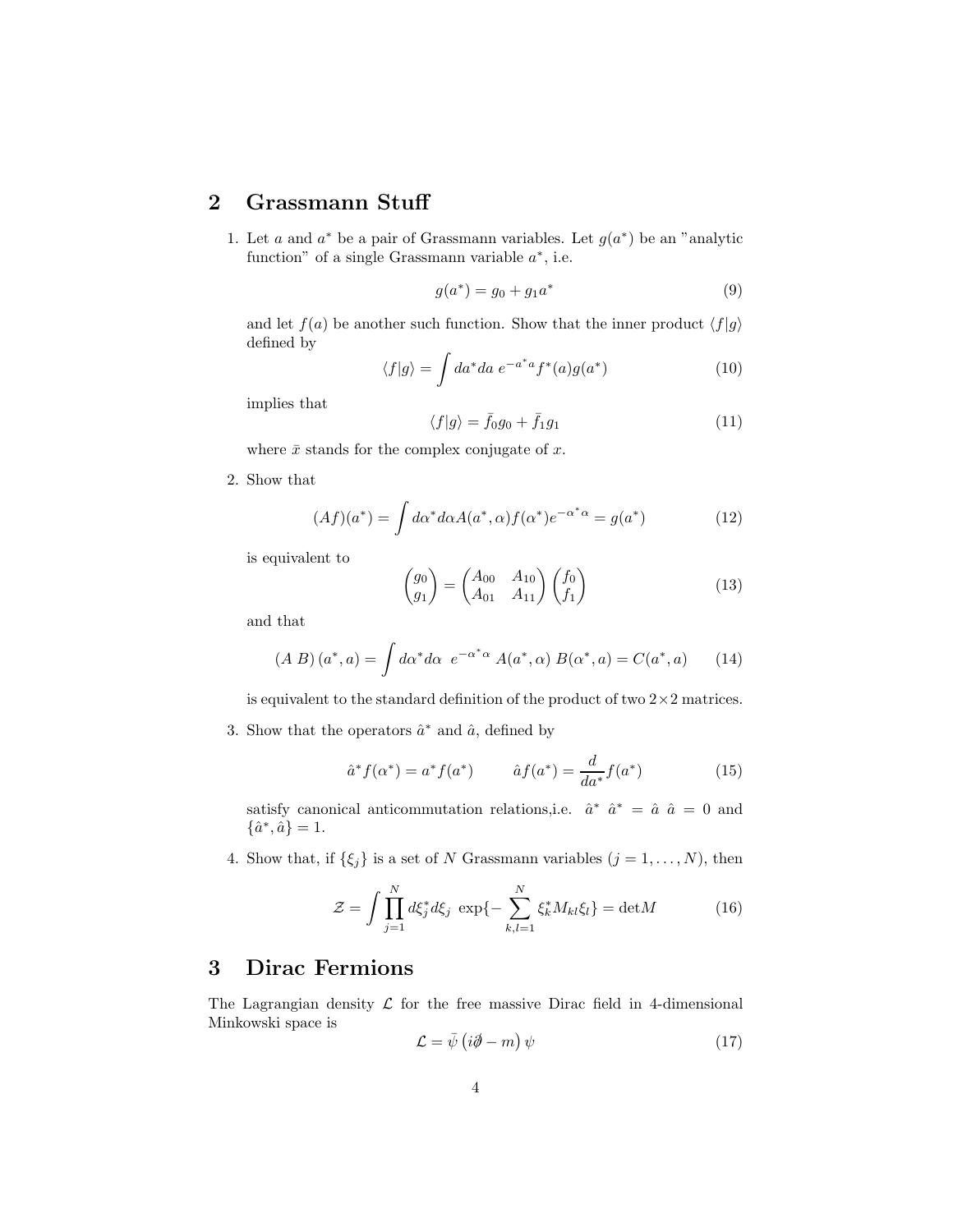- 1. Consider the path integral for a free Dirac field in four space-time dimensions, coupled to a set of Grassmann sources  $\bar{\eta}_{\alpha}(x)$  and  $\eta_{\alpha}(x)$ . Derive an expression for this generating function in terms of the sources and a Fermion determinant. Do not compute the determinant.
- 2. Use the results of previous question to show that the Feynman propagator of the Dirac theory is given by

$$
S_F^{\alpha\beta}(x-y) = \langle x, \alpha | \frac{1}{i\partial - m} | y, \beta \rangle \tag{18}
$$

3. Use the results of the first part of this problem to derive an expression for the four point function

$$
S_F^{(4)}(x_1, x_2, x_3, x_4)_{\alpha, \beta, \gamma, \delta} = \langle 0 | \psi_\alpha(x_1) \psi_\beta(x_2) \bar{\psi}_\gamma(x_3) \bar{\psi}_\delta(x_4) | 0 \rangle \tag{19}
$$

in terms of products of propagators. Beware of the signs!!!!!!

# 4 Functional Determinants and the Casimir Effect

In this problem we are going to consider a free scalar field  $\phi(x, t)$  in  $1 + 1$ space-time dimensions. The Lagrangian density  $\mathcal L$  is

$$
\mathcal{L} = \frac{1}{2} \partial_{\mu} \phi(x) \partial^{\mu} \phi(x) - \frac{1}{2} m^2 \phi(x)^2 \tag{20}
$$

where  $x \equiv (x, t)$ . Consider the case in which the total length of the system along the space coordinate is equal to  $L$  and assume *periodic boundary conditions*, i.e.

$$
\phi(x,t) = \phi(x+L,t) \tag{21}
$$

for all times t.

- 1. Calculate the classical value of the ground state energy of the system with the boundary conditions specified above.
- 2. Use path integral methods to derive a formal expression for the total ground state energy density (i.e. energy per unit length). This formula should contain a determinant which you should not compute for the moment.
- 3. Use the method of the ζ-function to compute the quantum correction to the ground state energy density. Consider the massless limit  $m \to 0$  only. Write your answer down in the form of an *extensive* piece and a *finite-size* term which vanishes as  $L \to \infty$  like  $A/L^{\eta}$ , with  $\eta > 0$ . Find the value of this exponent  $\eta$  as well as the value of the coefficient A, sign included. Note: You may have to keep a dependence on the mass in one of the two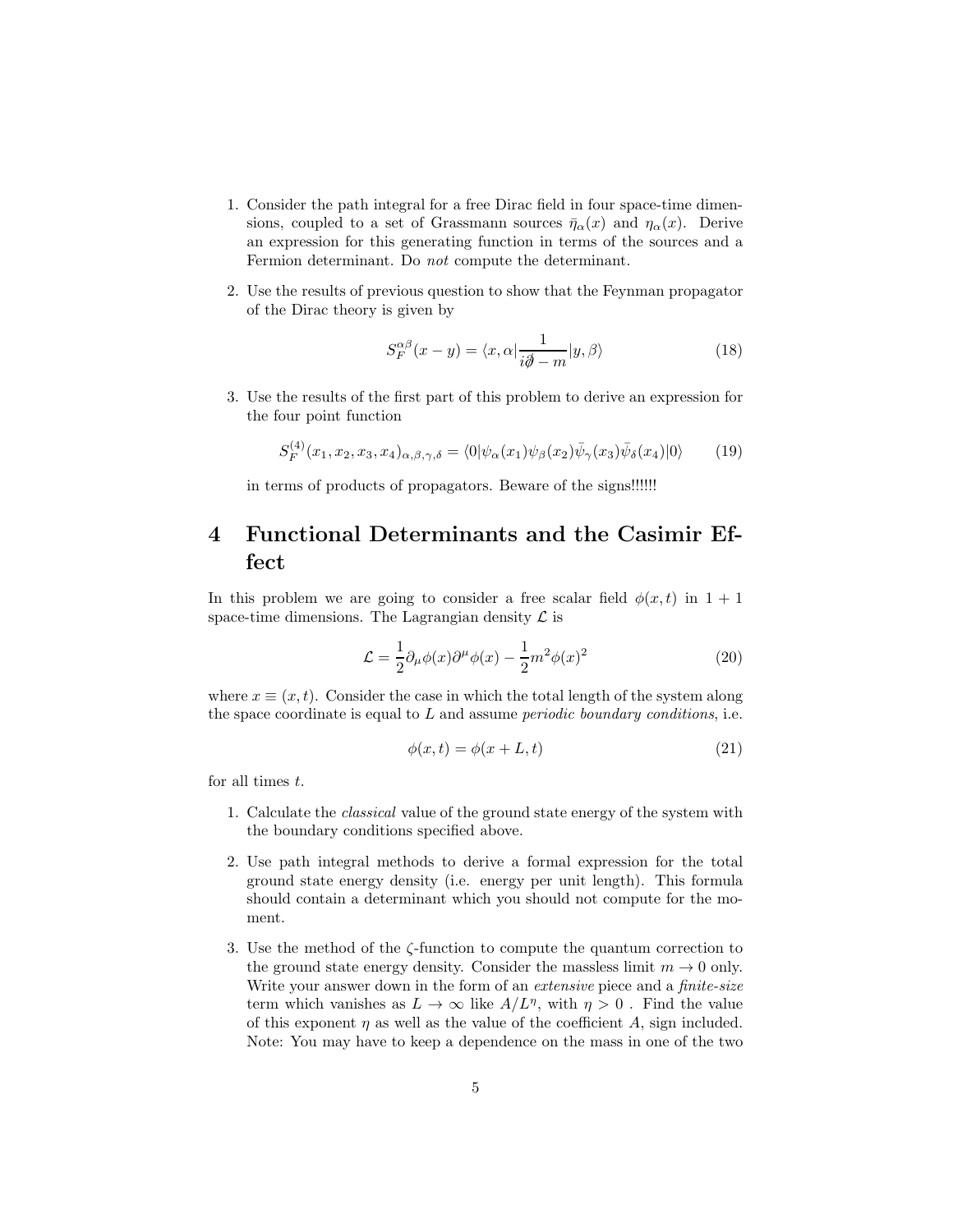terms. Keep just the leading behavior in the small mass limit. Note: At some point of the calculation the following result may be useful: Poisson Summation Formula:

$$
\sum_{n=-\infty}^{\infty} f(n) = \sum_{m=-\infty}^{\infty} \int_{-\infty}^{\infty} dx \ f(x) e^{2\pi imx}
$$
 (22)

4. If you interpret the dependence of the ground state energy on the linear size of the system  $L$  as a potential energy for the "walls" that confine the system, what can you say about the force that the zero-point fluctuations exert on these "walls".

Note: In order to speak about walls we should have used vanishing, instead of periodic boundary conditions as we have done. The calculation is somewhat more complicated in that case. This effect, i.e. a force exerted on the walls of a system by the zero point motion of a field is known as the Casimir effect.

### 5 The Weakly-Interacting Bose Gas

Consider a gas of non-relativistic Bose particles at fixed density  $\rho$  inside a very large box of linear size L in three space dimensions. Let  $\phi^{\dagger}(\bm{x})$  and  $\phi(\bm{x})$  be a set of boson creation and annihilation operators. The second quantized Hamiltonian is

$$
H = \int d^3x \, \phi^\dagger(\mathbf{x}) \left(\frac{\hat{\mathbf{p}}^2}{2m} - \mu\right) \phi(\mathbf{x}) + \frac{1}{2} \int d^3x \int d^3x' \hat{n}(\mathbf{x}) V(\mathbf{x} - \mathbf{x}') \hat{n}(\mathbf{x}'). \tag{23}
$$

where  $\mu$  is the chemical potential,  $\hat{n} = \phi^{\dagger} \phi$  and  $V(r)$  is a rotationally invariant short range interaction which we will take to be equal to

$$
V(\mathbf{x} - \mathbf{x}') = \lambda \delta^3(\mathbf{x} - \mathbf{x}')
$$
 (24)

The positive constant  $\lambda$  is the scattering amplitude and will play the role of a coupling constant for this system.

1. Use the method of Bose coherent states to find a path integral formula for the partition function of this system at temperature  $T$ . Do not compute the path integral at this stage. Assume constant boundary conditions at spacial infinity (i.e. that the field amplitude approaches a constant value at the boundaries). Carefully specify the boundary conditions in the imaginary time dimension. Write your answer down in the form

$$
\mathcal{Z} = \int \mathcal{D}\phi^* \, \mathcal{D}\phi \, e^{-S_E(\phi^*, \phi)} \tag{25}
$$

and give an explicit expression for the Euclidean action  $S_E$ .